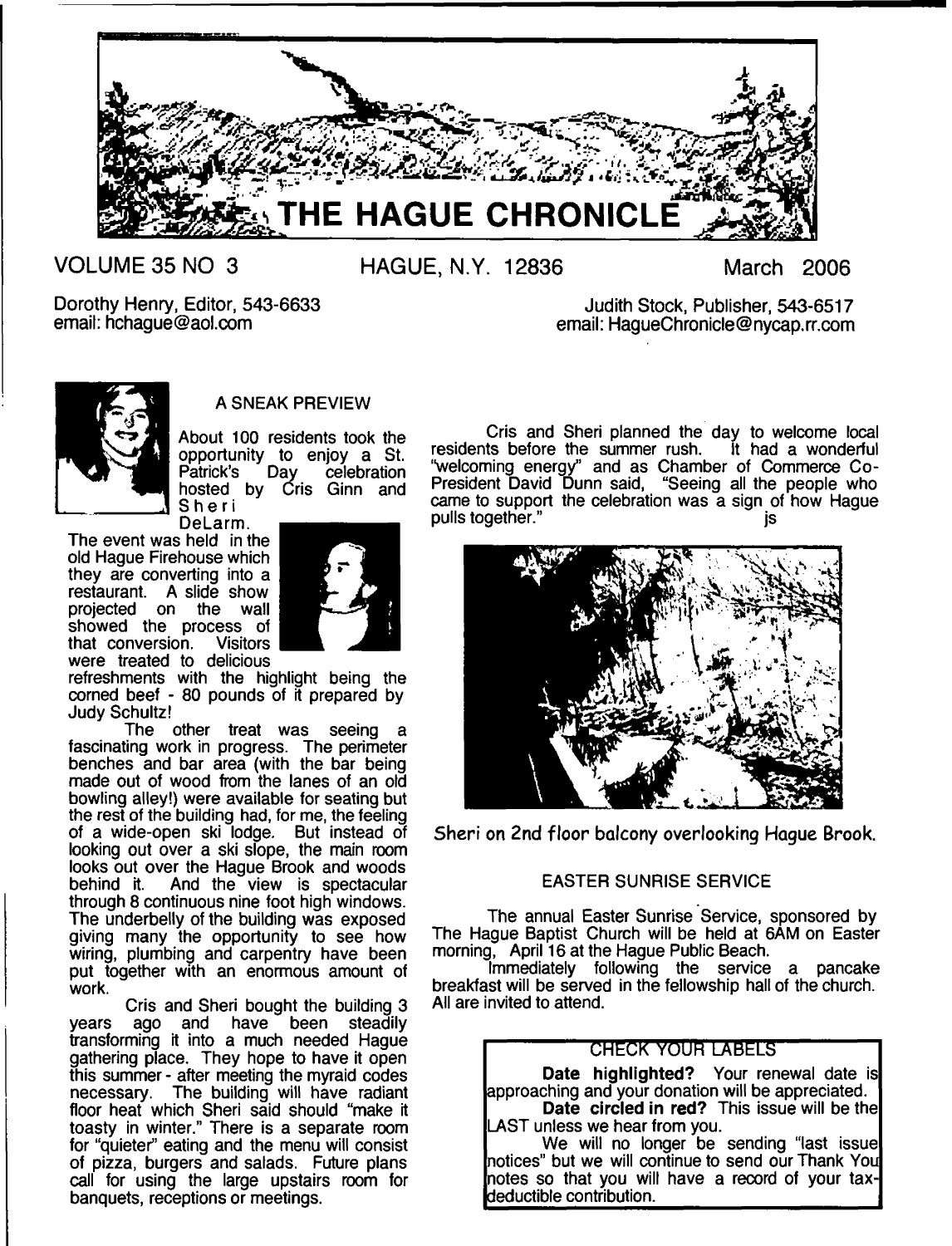#### SENIOR NEWS

February's annual Covered Dish Luncheon was totally spectacular. The Seniors outdid themselves once again in sharing their favorite dishes which made for a very 'happy food' gathering. Our guest speaker, Linda Benway, Hague's Animal Control Officer, gave a very informative talk on the Feral 'Wild' Cat program she is promoting in conjunction with the Angel Network. Hague presently has at least 150 Feral Cats causing problems for many of our residents - these are the ones that Linda is aware of. The goal is to capture these animals, take them to a vet for neutering and innoculations - then they will be returned to their 'wild home' unharmed. Preventing reproduction should eventually diminish this rapidly growing problem here in town. Anyone having information about other Feral Cats should contact Linda (585-7094) soon as they will be commencing this project next month.

We celebrated the birthday of another of our '90+ Elite' Club Member, George Traver on March 13th. We paid a visit to him at the Nursing Home, surprising him with a round of "Happy Birthday" and<br>a festive gift basket. George was one of the George was one of the organizers of the first Hague Senior Citizens Club and has many stories to tell.

St Patty's Bingo Party is planned for Friday, March 17th. Will report on all the Big Winners next month.

Our March Meeting will be on Tuesday, March 28th at 1:30 PM at the community Center. Guest Entertainment is a SURPRISE! You will have to attend to see who or what I! We invite all you 55+ out there to join us that day. It should be fun. Hope to see you then.  $\ldots$  mp

#### CALLING ALL VETERANS

The Memorial Day Parade Committee has sent out a call for all veterans who are residents of Hague to get in touch with the committee as soon as possible. They want to make a list of all our veterans, whether war or peace time and to have as many as possible participate, either by marching or riding, in the Memorial Day Parade.

Memorial Day, originally called Decoration Day, was celebrated on May 30 and was a day to honor veterans and decorate graves of those who were deceased. Hague is proud of its veterans and would like to honor them on May 27. If you know any veterans who might not get this message, please let us know by calling Madeline Pelkey at 543-6130 or e-mail The Hague Chronicle at [hchague@aol.com.](mailto:hchague@aol.com)

#### 55-ALIVE DRIVER SAFETY COURSE

DATE: Tuesday, April 18, 2006 FEE; \$10.00 TIME: 9 AM - 4 PM PLACE: Community Center

The Hague Senior Citizens Club is again sponsoring this driver safety course with instructor, Charles Antonetti. The course is available to all Seniors 55 yrs+. Completion entitles you to a 10% reduction in auto insurance.

The course is day-long with breaks and participants should bring their own lunches. Attendance is limited so you must call Madeline Pelkey at 543-6130 to register.

On Saturday, MAY 27,2006 - Hague will see it's FOURTH CELEBRATION after that 30 year void!!<br>Start planning now to join in the fun. Anvone Start planning now to join in the fun. interested in setting up at the beach during the all day Fun Fest - Call Emily 543-6325. To all you fun loving folk who plan to be in the parade -remember prizes will be given for: BEST IN PARADE - MOST CREATIVE PATRIOTIC - BEST YOUTH<br>V and also HONORABLE PRESENTATION<br>MENTION-ADULT MENTION-ADULT and HONORABLE MENTION-To Register to be in the Parade - call Madeline Pelkey at 543-6130.

The Parade Committee thanks all who have already donated to this year's celebration. Expenses for Memorial Day will be greater this year than last. The cost of travel has inflated everyone's fee. Any of you who wish to support the Memorial Day activities, please make your check payable to HAGUE SENIOR CITIZENS CLUB - PARADE ACCOUNT and mail to the Hague Community Center, Hague, NY 12836.

#### WHAT'S COOKING IN HAGUE - VOLUME II

As a fundraiser for the Parade Fund, the Senior Citizen's Club has a second Cookbook in the planning The goal is to have this available during Hague's Bicentennial in 2007 with selling to begin at this year's Christmas Tree Shop in December's Holiday in Hague.<br>The boo

book will contain 'old' recipes of yesteryear's Hague's residents. Any readers who have families who lived in Hague 'back when' are invited to submit a recipe from perhaps a Mother, Grandmother or Great Grandmother. An old photo to go with it would be wonderful too. Please pass on this request to anyone you know who has family ties to the 'Old Hague'.

The Senior Cookbook needs OLD RECIPES - OLD PHOTOS - & OLD STORIES (little short items remembered). Please call Christine at 543-6167, Pat or Madeline at 543-6140 for further information.

#### KIWANIS DINNER

Thursday, April 6, the Kiwanis Club of Ticonderoga, Inc. will be hosting a community Buffet Dinner at the First United Methodist Church, Wicker Street, Ticonderoga. Dinner will be available from 4:30pm until 7:00pm or until food runs out. The cost will be \$8.00 for adults and \$4.00 for children 3 to 12 years of age. Under three free.

There will be various meats carved to order, assorted salads, vegetable dishes and other main courses, as well as the traditional home made Take-outs will be available. The Ticonderoga-Hague community is invited to have a good home made dinner. Come and bring your friends and family.

#### COME ON DOWN

The Senior Citizens Club of Ticonderoga is sponsoring a square dance at the Ticonderoga Armory on Champlain Ave. in Ticonderoga on Sunday, March 26 from 1-3PM. Stan Burdick will be the caller.

All ages come and have a ball - for just \$5.00 with refreshments.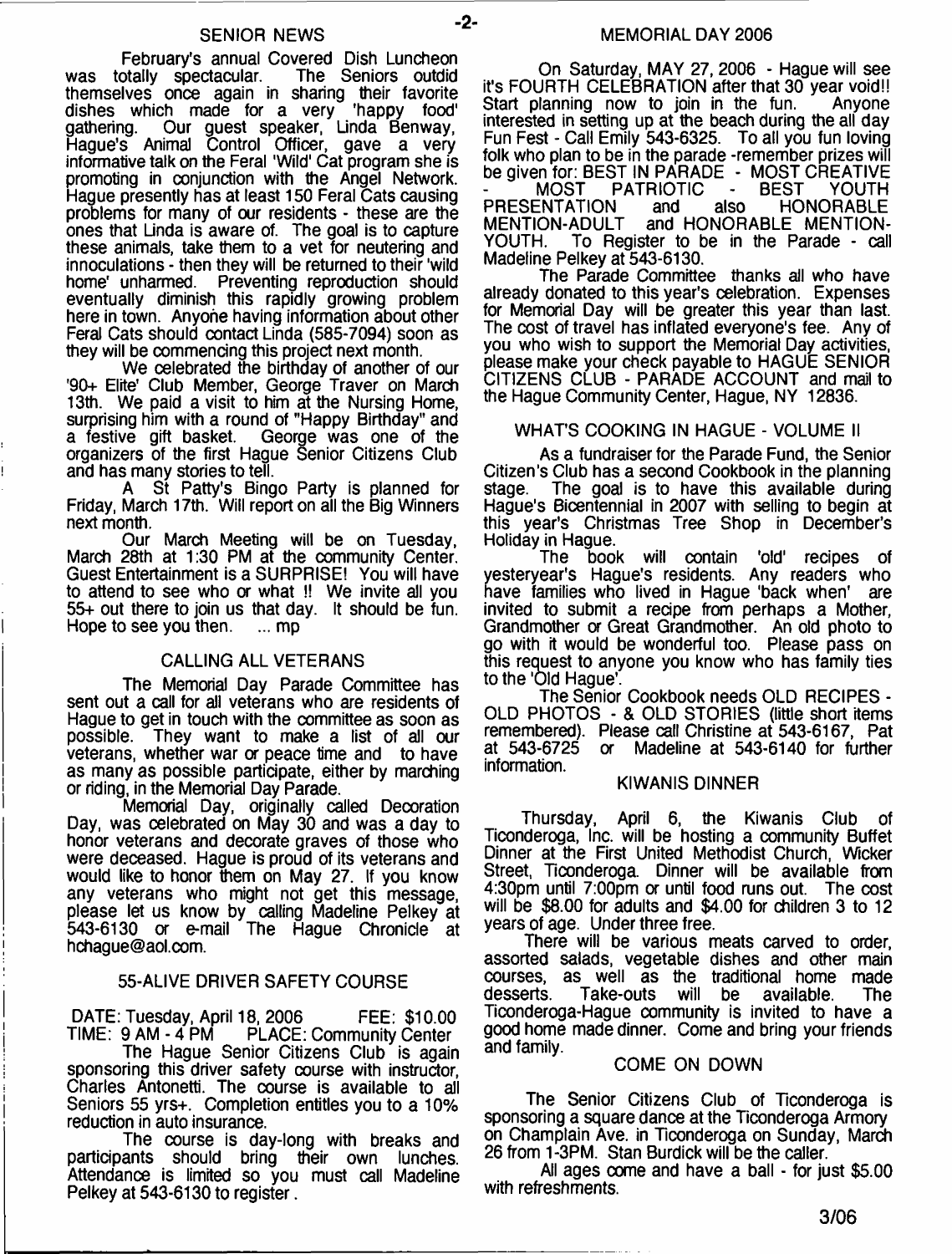#### SNO-GOERS REVITALIZED

Many years ago Hague residents ran a very successful snowmobile club called The Hague on Lake George Sno-Goers. As one generation passed, another has begun and would like to bring back to life the club that once brought tourism and much enthusiasm to our great community. The trails are still there but in need of some attention. The State of New York has many trail grants that it gives out every year to those trails that have been approved. However, in order to get approval and receive the grants we must get these trails up to speed by dearing and reopening them. We are speed by dearing and reopening them. working with Att. John Breitenbach to incorporate and Dave Perkins who is the head of trails for the New York State Snowmobile Association.

At this time we are concentrating on the C8C corridor trail. This trail connects us from Brant Lake to Ticonderoga. In the future, we hope to reopen the trails into the downtown business district. We have generated a survey which we will ask any landowner to fill out that will allow us access through the property. This access would be strictly for snowmobiles. We will be willing to dose off the trail at the end of the season if the landowner wishes.

The Town Board support our efforts to meet<br>recreational recommendations of the the recreational recommendations comprehensive master plan. Snowmobile trails will play a very big part in generating winter tourism and restore Hague to a year round vacation destination.

The Club's officers are Tom Haskell, President; John Frasier, Vice-President; Vikki Frasier, Treasurer; Katy Wells and Meg Haskell, Secretaries; Glen McKee, Trail Coordinator and Shannon Olcott and Bill Wells Grooming Coordinators.

The next meeting of the Hague Sno-Goers will be on Wednesday, April 12, 2006 at 6 pm in the Community Center. There will be a discussion on the status of the Club and on plans for a dub picnic. There will be raffles and all costs will be absorbed<br>by the club. Any one interested is encouraged to Any one interested is encouraged to attend. For further information contact President Tom Haskell at [haguesnogoers@yahoo.com](mailto:haguesnogoers@yahoo.com).

#### FISH AND GAME CLUB

The Hague Fish and Game Club has been<br>very active. Through the winter months the Through the winter months the clubhouse was used nearly every weekend for card playing, ping-pong, pool, and just visiting with other members. We are currently running a gun raffle and planning for the memorial celebration being held in town. We will be building a float for the parade and also be hosting a dunk tank at the town beach, along with an ice cream booth. There are a couple major projects on the table for the dub property. After a report done by a forester through a grant, we are discussing the possibility of logging some of the property. Also the LGA is looking into doing some work with our pond.

The dub is moving forward in a positive direction. Current members are urged to attend meetings for their input into the happenings at the club. New members are always welcome and membership applications can be picked up at the clubhouse, or through another member. The club meets every third Tuesday of the month at 7PM.

The dub is also becoming more involved with other local organizations and will be focusing on some youth activities. With all the activities going on we need more members to help out with functions and also to provide input to better and enhance the club.

The Hague Fish and Game Club has been around for years. In the past few years there has been a renewed interest in the club and we are growing every month. The officers of the dub are President, Josh Michalak; Vice President, Peter Lawrence; Secretary, Debbie Reid; Treasurer, Corinna Ryder. Serving on the Board of Diredors are Bernard Denno, George Garrison, Gene Moran, Lou Fiallo and Lincoln Gunning.

We encourage people to stop by and take a look around to see the changes, as well as discuss the upcoming projects. We have a very good thing going here, and it can only get better!

...jm

#### VOLUNTEER FIRE DEPARTMENT

The members of the HVFD thank the many businesses and the community at large for their tremendous support in 2005, both through generous contributions and attendance at our annual dinners and breakfasts. Thanks also to the Hague Chamber of Commerce and Imogene Frasier for the generous year end gift from the "Money Tree" fund. The costs of operating the department in a safe and efficient manner continue to escalate each year, and would be impossible to achieve without your backing.

Our activities for 2005 were as follows: 115 fire calls using 895 man hours, 116 ambulance calls using 1,008 man hours. There were 300 man hours expended to meet state certification for 8 emergency vehicle operators and 9 pump operators. During January and February of this year, there were 6 fire calls using 1,190.5 man hours and 9 ambulance calls using 91 man hours. The exceptional number of hours were mostly related to emergency responses brought on by the February 18 wind storm. Thanks to Renee Swinton and Joanne Trudeau several senior citizens were relocated to the emergency shelter at the Silver Bay Association. Our appreciation is extended to SBA for once again being there when needed.

We are proud of our dedicated membership and the support which you give them. We welcome new active and support member applications. There will be a "Get to Know Your Fire Department" Open House on Friday, April 7th from 6 to 8 PM. Refreshments will be served - bring the kids!.

We look forward with you to a safe year ahead. ...jmc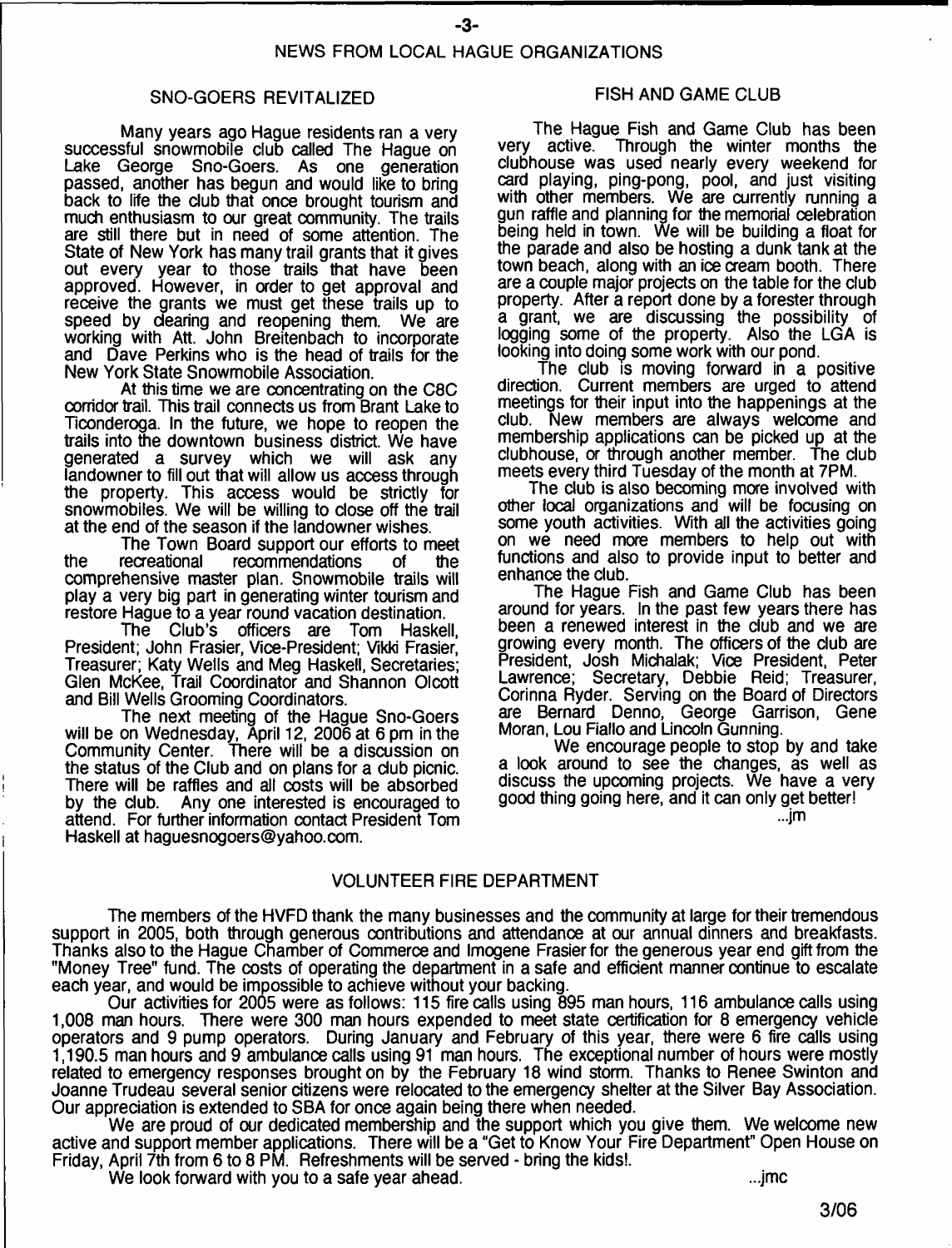#### ZONING BOARD OF APPEALS - 2/23/06.

Chairman Robert Goetsch opened the meeting with Mary Lou Doulin, Martin Fitzgerald, George lanson, Lindsay Mydlarz and Bill Pittman present and Tina King absent.

#### More. (43.5-2-35). Dock Rd. Hamlet/TR1

The applicant wishes to replace/cover an existing concrete patio and stairs with wooden decking and stairs within 50 ft. of the lake. There were no oomments at the public hearing, a recommendation was received from the Planning Board and the request was approved.

#### Harrison. (43.17-1-1). 8810 Lakeshore Dr.. TR-1

The applicant wishes to erect a 4 ft. by 320 ft. fence six inches from the property line. A fence is considered a structure, therefore a variance waiving the sideline setback requirement is needed. A public hearing will be set for next month and a site visit will be made.

Navitskv. (93.19-1-10) 7764 Lakeshore Dr. RC

A public hearing was scheduled for next month on the request for a variance related to the construction of a single family dwelling and garage.

#### PLANNING BOARD - 3/2/06

Chairman David Swanson opened the meeting with Katy Wells, John Brown, Tim Costello and Pam Peterson also in attendance. Peter Foster and Roily Allen were absent.

#### Frasier. (25.3-1-11.1) Graphite Mt. Rd.OC1

Applicants Frasier and Mydlarz wish to subdivide the property into two parcels and are seeking sketch plan approval. Attorney John seeking sketch plan approval. Breitenbach, representing the applicants, discussed the stormwater permit, the DOT permit and the survey being prepared for this 4 acre lot on Route 8. A site visit will be made and a public hearing will be held next month.

#### Beneduce. (42-1-23.11 Dodd Hill Rd.. TR-1

The Board discussed the final approval for this 11 -lot major subdivision.

#### Icke. (26.14-1-16) 39Waltonian Rd.. TR-1

The applicant is seeking approval of the replacement plans for the house that was demolished. It was determined that a variance is not needed. The septic issue wiil be resolved by replacing the leach field or, if Phase II of the Hague Sewer is passed, a holding tank will be used until the property can hook up to the sewer.

#### Navitskv. (93.19-1-10) 7764 Lakeshore Dr.. RC

The applicants wish to construct a single family dwelling and garage. There was discussion about the category of the application and then it was recommended for ZBA variance approval.

#### $(PB con't)$

Parlin. (60.13-1-22) 24 Pudding Island Lane. TR-1

The applicant wishes to enlarge a deck within 100 ft of the lake and make it handicapped accessible. The site plan review was approved.

#### Harrison. (43.17-1-1) Lakeshore Dr. TR-1

The applicant requested permission to build a 4 ft. fence along the property line. The Planning Board voted not to recommend the<br>variance to the ZBA based on neighbor  $variance$  to the  $ZBA$ dissatisfaction, not following conditions on a previous application, lack of evidence of need and it does not meet sideline setbacks.

#### TOWN BOARD MEETING - 3/13/06

With all members present, the Board held a public hearing (which was scheduled at a special Town Board meeting on 3/6/06) on the proposal to increase the Alternative Veteran's Exemptions. There being no public comments, the regular meeting was opened and a moment of silence was held for Ursula Montbriand, Ed Vetrano and James Meehan.<br>Bill

Lamy, Warren County Engineer, presented the Board with the plaque recognizing Hague's contribution for an innovative waste water system. He noted, "These projects take vision,<br>money and perseverance. There are always money and perseverance. obstacles to overcome and the Town Board has been especially dedicated in making sure this project was successful."

#### Committee Reports:

Assessor/Justice - Councilman Gladu reported that the residential assessment ratio for the period from 6/30/04 to 7/1/05 was 75.72. Only 17 sales went into the calculation which is a very small number for statistical validity. The next step is to get the equalization rate. The assessor's office will try to negotiate the most favorable rate before it is firmly established.

Buildings & Grounds/CC - Councilman LaPointe has scheduled a meeting with the Visitor Center Staff.

Enhancement Committee - Council member Frasier reported that the Committee met and decided not to proceed with a downtown piece of sculpture because they thought there were better ways to use \$17,000. More discussion will be held about other areas to be enhanced.

Finance - Supervisor Belden noted that the Town had to file for an extension of the year end report and want to get it in as fast as possible.

Fire - Councilman Steitz reported on the monthly activity and said that on April 7th at 6:30pm there will be an open house at the Fire Department. Thanks were given to the Silver Bay Association for their providing housing when the power was out.

(Con't on page 5 - Town Board)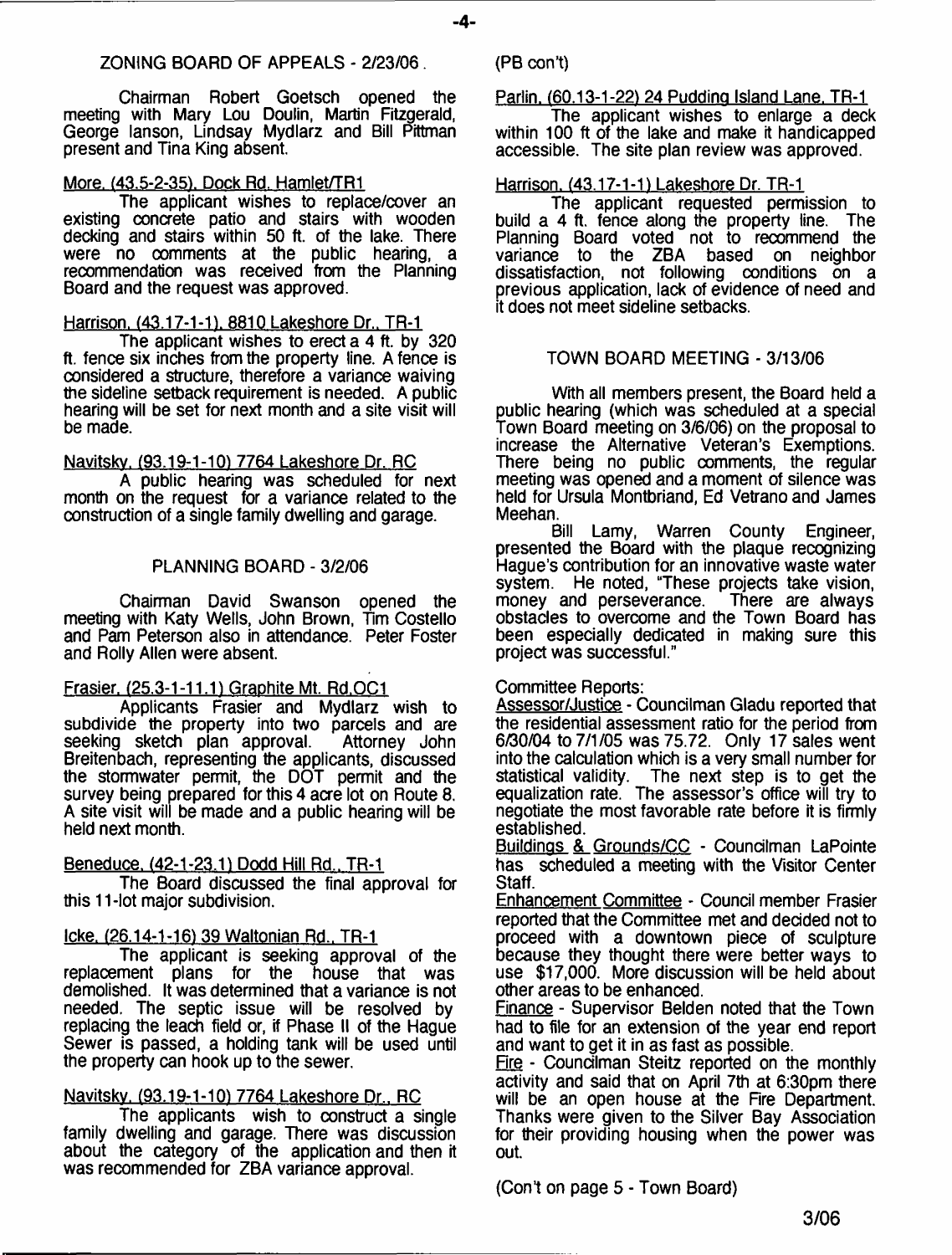# (Con't from page 4 - Town Board)

Highway - Councilman Gladu recommended that employees affected by the OSHA requirements attend a training session to be held in the WC Municipal Center. Prompted by the effects of a flood and the power outage, Councilmen Gladu and LaPointe will work on the Town emergency plan and method for its implementation. Myles Peterson asked about responsibility for hazardous waste in light of oil that ran off the road and into the Lake during the storm. The DEC has this responsibility.

Museum & Historian - Council member Frasier, who attended the meeting of the Museum Committee, said that there is still uncertainty about who is on the committee and where the museum should be placed. Former councilman Rudy Meola who has served on the Museum Committee said that there should be one member of the Town Board on the Museum Board of Trustees. The Museum board should set the policy for the museum and what the trustees want has to be brought back to the Town Board.

Personnel - Council persons Gladu and Frasier will review the job descriptions of all those who work in the community center. They also will bring a recommendation to the Board next month for a nominee for the Board of Assessment Review.

Planning/Zoning/Stormwater - ZEO Clark reported on the Zoning Office activity for February/March. There were 19 permits issued including 7 for land use development and 2 for subdivisions. She reported that the Beneduce 11-lot subdivision has been approved by the LGPC and the final Planning Board approval has<br>been given. ZEO Clark also reported on ZEO Clark also reported on resolution of a complaint about a terrace construction. There was discussion on the timing of CO's (certificate of occupancy) by the County and final approval by the Zoning Officer. On the recommendation of the associated<br>boards, the Town Board approved the Town Board approved the appointment of Roily Allen as Deputy Planning Board Chairman, John Brown as the Clerk to sign documents and Marty Fitzgerald as Deputy Zoning Board of Appeals Chairman.

Recreation/Promotion - Councilman LaPointe reported that the Hague Sno-goers has been<br>incorporated and they will contact the incorporated and they will contact the homeowners on the trail system. Councilman Steitz noted that you can pay less to register a snowmobile if you are a member of an recognized dub. Supervisor Belden will attend the South Warren Snowmobile meeting.

Sewer District #1 & #2 - Supervisor Belden has written letters to State<br>Assembly member Sayward, State Assembly member Sayward, Senator Little and State Majority leader Bruno and has spoken to Governor Pataki. The Town is working on the funding application for Sewer District #2 which is due by May 6.

Town Park/Beautification - A notice will be posted about positions available at the Town Park. applications,

Community Center, are due by May 5th.<br>Transfer/Red Transfer

Transfer/Recvdinp Coundlman Steitz reported that Casella Management will be hiring Silver Bay Construction to do some work up there.

Under unfinished business. the Board heard a report on a Cell Tower.

Supervisor Belden spent a day with a representative from a company which installs cell towers and they went to several areas in town to see where would be the best reception for cell service. A position on Overbrook Road seemed to be the best with about 80% coverage from Friends Point to Sabbath Day Point. It is not possible to cover the entire town with just one tower and when the leaves are full, reception might be reduced. If a tower was put on Overbrook, which is in the hamlet, an APA permit would not be needed. The tower company would want the Town to get the easement for the placement of the 35 foot tower. More information on a plan and the services that would be induded will be requested from the tower company.

#### Under new business, the Board:

1. Approved Resolution #44 on the Sewer Warrant for 2006.

2. Approved Resolution #45 naming a new road Pine Lane which is off Split Rock Road and was needed for the 911 emergency system.<br>3. Approved Resolution #46 app

Approved Resolution #46 approving the increased Veteran's exemption. This will apply to about 72 people and is just for the Town tax, not sewer or fire. The county will also be increasing the exemption.

4. Approved attendance by ZEO Clark at the Adirondack Park Local Government Day on 3/23.

5. Discussed signage for the Town which will be referred to the Enhancement Committee.

6. Decided to put a lock on the Town dumpster after hearing a report that an individual had deposited personal trash in it.

7. Discussed a letter from Phelps about after hours use of the area around the public boat

dock. Supervisor Belden will sent up a meeting with the sheriff and a public information meeting.



The Supervisor reported on a meeting of the assessors from Warren County, the<br>State Senate has Senate has approved the budget and he has met with the DPW about cutting on West Hague Road.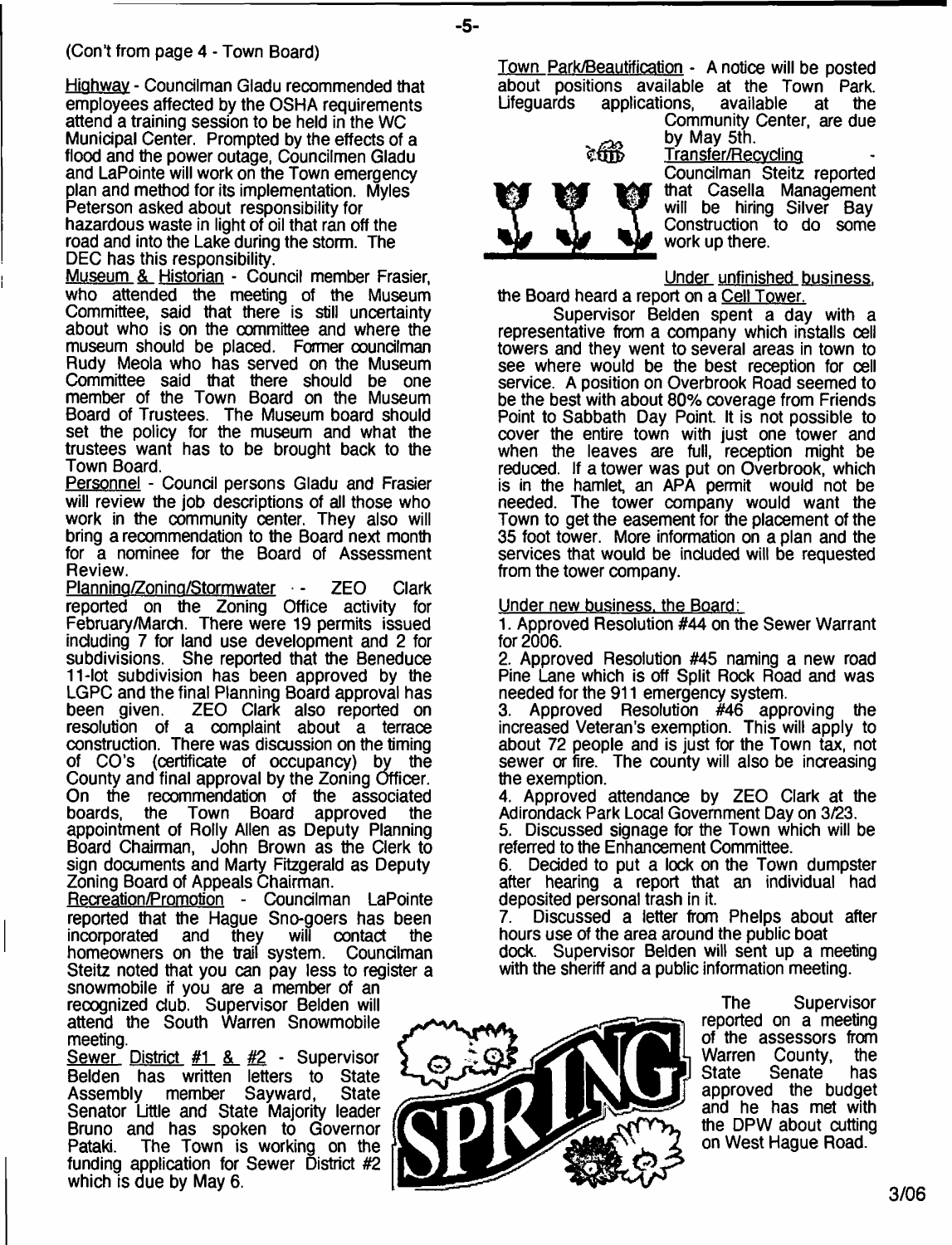The LGA, which has received a \$3,000 grant, is working with the LGPC on a rack card informing boaters about the various aquatic invasive species, such as Eurasian watemnilfoil, zebra mussels, alewife and water chestnut, that threaten Lake George. It will contain pictures to help identify these "aquatic invaders" and instructions on inspection of boats.

"The LGA is always thrilled to work with the Park Commission on a project such as this," said Walt Lender, the LGA's Executive Director. "Also, we are very fortunate to have great working relationships with the Lake George Power Squadron, the Lake George Fishing Alliance, the Coast Guard Auxiliary and several marinas. Through these groups, we will be able to reach thousands of boaters."

"We are very pleased to hear that the LGA has received grant funding for this important issue ... (and is ) working with the Commission to expand this effort," said Lake George Park Commission Chairman Bruce E. Young.

### LANDOWNER TECHNICAL ASSISTANCE

Each year the Warren County Soil and Water Conservation District receives many hundreds of calls on local natural resource issues from landowners, with questions ranging from stormwater to flooding, from wildlife to agriculture, and much more. Over 120 landowner site visits were conducted across the county by District staff in 2005. We take pride in our ability to assist the public, working<br>directly with landowners to solve their with landowners to solve their problems. We strive to continually improve our knowledge and technical skills to better serve the public. We are here to help you with your conservation issues, and there is never a fee for this assistance. If you have any questions, please contact us so we may work better and more efficiently to conserve our county's natural resources.

From 2005 Annual Report of Warren County Soil & Water Conservation District

# GLENS FALLS SYMPHONY CONCERT

The Glens Falls Symphony under the direction of Maestro Charles Peltz will be presenting its fifth program of the season entitled "Birth and Resurrection" on Sunday, May 7 at 4PM at The Performing Arts Center at the Glens Falls High School in Glens Falls. The program will include Mozart's Piano Concerto No. 23 in A Major, K 488 with Ursula Oppens, piano soloist, and Shostakovich's Symphony No. 5 in D Minor, Op. 47. Symphony No. 5 was scored for 2 flutes, piccolo, 2 oboes, 3 clarinets, 2 bassoons, contra-bassoon, 4 French horns, 3 trumpets, 3 trombones, tuba, piano, harp, percussion and strings.

- **6**-

The Hague Enhancement Committee met on March 8 with Kay Barton, Dan Belden, John Brown, Diane Farinick, Edna Frasier, Art Hatfield, Dottie Henry, Diane Martino, Rudy Meola and Art Steitz present. The beautification of the area on Route 8 in front of the Hague Baptist Church parking lot was discussed and recommendations on this project are being forwarded to the Hague Town Board for its consideration. It was agreed that the project should be supported with funds not to exceed \$10,000.

The street lights project was discussed and Art Steitz will ask the supplier to exchange the globes and lights for a different model. The poles can be cut down to a more reasonable height. A sample of the new light will be placed on display for residents to make their comments before the new supply is ordered.

The town has taken title to the American Legion property and the committee discussed the Memorial Park plan which was put together by Planner Lisa Nagle a couple of years ago. The committee reiterated its support for this plan.

# TOWN FLOWER BASKETS

The flower baskets along Routes 8 and 9N are in the process of being planted. Diane Farinick is heading the committee in charge of this annual project which is supported by the residents of Hague. You may order your flower basket now by sending a check in the amount of \$25.00 to The Enhancement Committee, Hague, NY 12836 with a notation enclosed that it is for a basket and the name of the person you want remembered.

If you have ordered a basket in the past, please have your renewal in by May 1. After that date we will fill orders of those who have not ordered baskets in the past. Please be sure to include the name of the person you want remembered. The name of the person you want remembered. planting of these memorial baskets, which includes the boxes on the bridge, will take place in time for Memorial Day weekend, hence the need for getting your order in as soon as possible.

# **Docs the DOT have "spellcheck"?** N0RHTWEST **BROOK**  $\pmb{\lambda}$

They fixed the bridge last fall ... **maybe they will fix the sign soon.**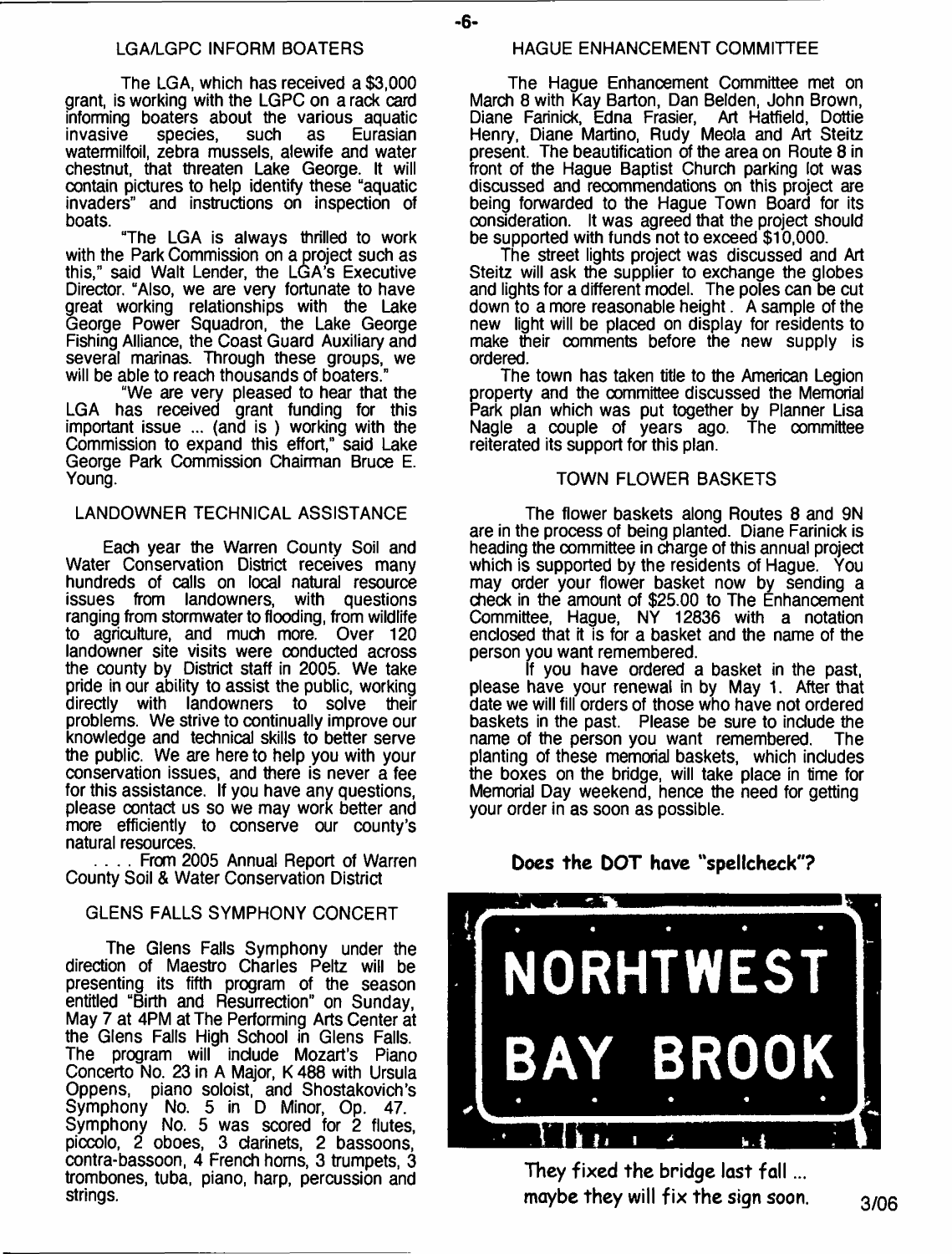# *- S O U b J V I b J G S -*

MARRIED: Adria Michelle Vorpagel, Dushore, PA to William Kenneth Bothe, son of Mr. & Mrs. William R. Bothe, Hague on September 17, 2005 in Dushore. Bothe is a 2001 graduate of Ticonderoga High School a 2005 graduate of SUNY College of Environmental Science at Syracuse Univ. The couple resides in Clifton Park.

DIED: Judith Heins Olmstead, on December 18, 2005 in Somerset, NJ. She is survived by two sons, Keith, of Somerset and Bruce of Whitesboro, NY, one granddaughter and a sister, Ruth Klingler of Staten Island and Silver Bay. Judith spent all her summers at Silver Bay from 1933 through 2005.

DIED: Dr. Charles Turner, 72, of Maitland, Florida and Putnam, on October 31, 2005. He is survived by his wife, Anthea; his mother, Thelma Turner, a sister Ann Wolf, two daughters, a son, two step-daughters and 11 grandchildren.

COMMENDED: Shane King, son of Dan King and Tina Barth-King, Hague, has been named to the Commended List for the first semester of the school year at Tabor Academy, located on Buzzards Bay in Marion, MA. Shane is a freshman at Tabor, a fouryear college preparatory school.

RECUPERATING: Bob Woodruff, ABC News<br>anchor, who was injured in Iraq. He has been anchor, who was injured in Iraq. transfered to a private facility in the New York area and is able to be up and talk with his family. It is expected that months of further rehabilitation will be necessary as an out-patient. Bob and his wife, Lee (McConaughy) are summer residents of Silver Bay.

\*\*\*\*\*\*\*\*\*\*\*

#### TICONDEROGA HS HONOR ROLL

The following Hague students attending THS have been listed on the third marking period honor roll:

Grade 12: Second Honors - Sarah Bissell, Andrew **Trombley** 

Grade 11: First Honors - Kacheena Trudeau Second Honors - Akashia Swinton

Grade 10: First Honors - Samantha Abare Second Honors - Alanna Swinton

Grade 9: First Honors - Jared Best, Brendan Carberry, Molly Ginn, Shane Graser,

Congratulations on your good work!

#### TICONDEROGA HS CONCERT

The Ticonderoga High School's annual (and very popular) Pops concert will be presented on Thursday, March 30 at the high school auditorium at 7:30PM. Note the original date for this concert was March 29.

#### FUTURE CITY

- **7**-

A team from the eighth grade at<br>Ticonderoga Middle School attended a School attended a competition at RPI in Renssalaer recently. The team, consisting of Miles Genier, Zach Blacette, Dakota Granger and Vinnie Scuderi came home with an award for the "Best Green Architecture" and another for the "Best Use of Innovative Construction Materials and Techniques" in addition to receiving a plaque for the school to display with each year's participation noted.

Thanks to the Elks and Kiwanis Clubs of Ticonderoga, the team was able to spend the night before the competition at RPI and attend a mens hockey game at the Houston Field House. Other team members who were involved during the past few months were Meagen Hunsdon, Rachel Thompson, Logan Wiktorko and Nate Laundree (Hague).

The National Engineers Week Future City Competition is in its fourteenth year and this is Ticonderoga's second year of Ticonderoga's second year of participation. Teams consist of three students in the seventh or eighth grade, assisted by a teacher, Mrs. Lavarnway and an engineer mentor, Mr. Graham Bailey, PE (Hague).

They design future cities on a<br>computer, using award winning SimCity award winning SimCity<br>d by Electronic Arts, a software provided by Electronic Arts, a computer software company, and then build a model of a city section. Students also must write an essay on how engineers contribute to their city and defend their city design to a group of judges at the competition. An abstract of the city is also written and submitted prior to the actual competition.

Thousands of engineers, engineering students, teachers, and leaders in government and business participate in National Engineers Week each year.

The model city will be on display at the  $\pm$ Ti Middle School annual 6th grade fair in April.

#### DUNKIN' DONUTS COMING TO TI

It's no longer just a rumor. Construction is under way for a new Dunkin' Donuts on Wicker St. near the intersection of Rt. 74. The store is scheduled to open prior to Memorial Day.

A proposed Lowe's store is expected to be erected near the same location if and when permits are approved. They expect to start construction after the hearing (expected next month) and hope to open in the fall. Lowe's is the second largest home improvement retailer in the nation, following Home Depot.

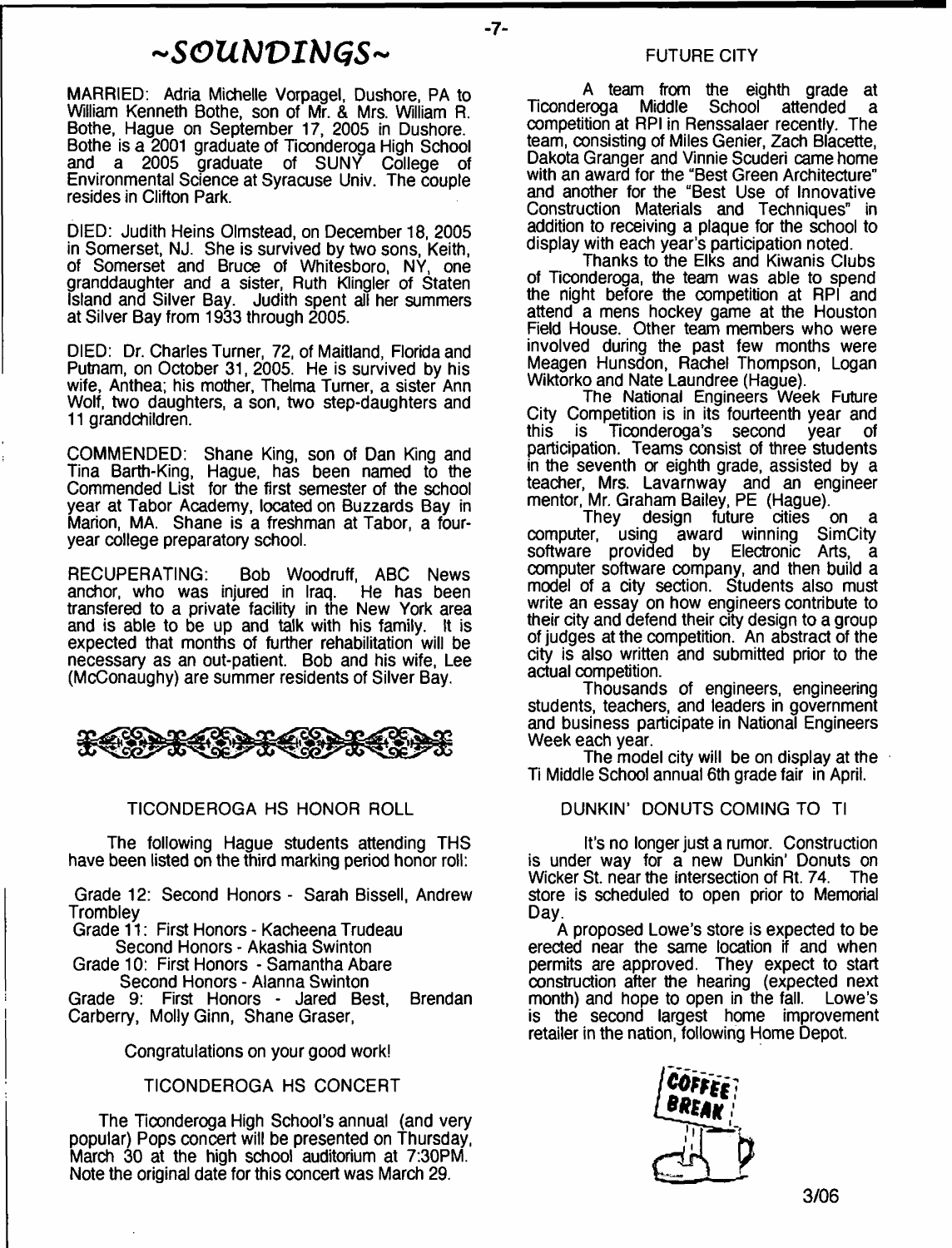**Another in a series of articles about Hague residents leading up to the 2007 Bicentennial.**

#### IN MY WORDS by Ethel Andrus

My father, Walter G. Watts, was a surveyor. He was not a local. He was born in England, lived in Massachusetts, went out West, and spent time in the Wisconsin woods where he developed a serious bug.... It was recommended that he come to the Adirondacks to recover.

When my father was a young man he managed to get a job as surveyor for Silas Paine through my grandfather Shattuck, who was grounds supervisor for the Paines.... Sometimes he got work in Whitehall. He would go across the lake by boat. In winter he'd carry his transit on his back and walk across on the ice to the opposite shore and go over the mountain all the way to Whitehall. Transportation was scarce in those days.

My mother, Ethel Shattuck, was fifteen when she married my father. He was thirty-five. They immediately started producing youngsters - Dorothy, Ruth, Henry, John, and Edward - then a ten year gap before I came along—Ethel. I was named after my mother. Last came the baby—Walter. He was named after my father. I was born on April 27, 1921. Walter came along three years later, on November 17, 1924. So basically, my mother raised two families. She started all over again with Walter and me. All of us were born at home, except Walter, who was born in the hospital.

I was born and raised in Silver Bay on Watts Hill, the lovely knoll my father bought and cleared to build our homestead. My parents were a very independent couple. They had to be.... What we couldn't grow, preserve, or make, we ordered from Montgomery Ward—parcel post. Every August my mother would order me two new school dresses. By that time I would have outgrown last year's.

When I was a little girl, there was only a narrow dirt road from Hague to Ticonderoga. There was no 9N over Tongue Mountain. I can remember when they began building 9N around<br>1928. What a mess! Boulders and mud 1928. What a mess! Boulders and mud everywhere. My brother Henry worked on The State Road when it was going through.

The original school bus route from Silver Bay on The Hague Road dipped down steeply along the narrow dirt path down to the steamship dock. [Dock Rd.) It scared me to death and I wouldn't sit in a seat facing the lake. Have you ever looked down from there? Back then, there was no chain-linked fence. In those days it was all dirt and mud.

Rube Haskins owned the Silver Bay and Graphite buses. The Silver Bay bus was a topheavy Graham, and just the color of a Graham cracker. The Graphite bus was a Reo. The bus went ail the way from Hague to Sabbath Day Point. Just before my stop, it was difficult for the bus to get up the steep grade in the mud.<br>[at today's Pudding Island Rd., south [at today's Pudding Island Rd., south access.] This wouldn't be allowed today:



The kids used to get out behind the bus and push. It would take a long time. My brother Edward and I didn't want to wait and would walk home across the triangle up Watts Hill.

I became Postmaster of Silver Bay Post Office in the small building that still

exists today, just a little to the north of the present Silver Bay Post Office at the oomer of Route 9N and Watts Hill. My brother Edward and his family lived upstairs.

I had several predecessors as Postmasters of Silver Bay. The first Postmaster was J.J. Wilson. The Silver Bay Post Office was originally housed at the Silver Bay Association. According to my mother, there was quite a hullabaloo: a non-profit organization shouldn't be in charge of a federal office. With each administration, Postmasters changed. You had to belong to the same political party as the one in office. In 1964, under President Johnson, I was of the right political persuasion and happened to be at the right place at the right time. And I happened to be unemployed.

At the present time, I serve as Historian of the Town of Hague, President of the Hamilton-Warren County Council of Senior Citizens, and Secretary of the Hague Senior Citizens Club. I have been a member of the editorial board of the *Hague Chronicle* and have volunteered at the Ticonderoga Black Watch Library. I also take pleasure in delivering Meals on Wheels. At home, I continue to take care of a number of homeless dogs and cats that have adopted me.

- as told to Christine M. lanson, May 6, 2005

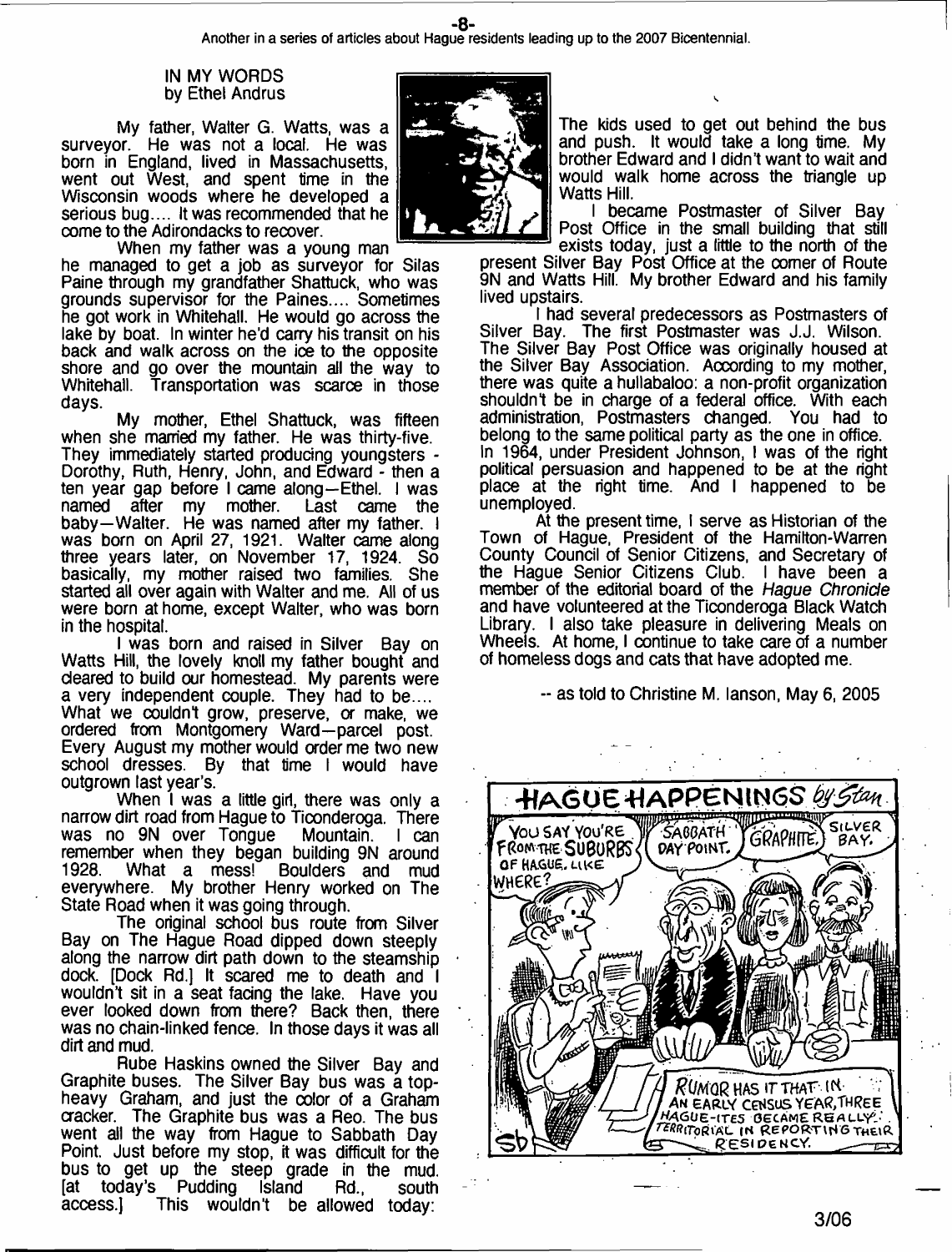

By Nancy Wotton Scarzello

#### BARRED OWLS

One August evening, several years ago, my sister and I were sitting out on the lawn enjoying the stars and the quiet of the night by the lake. My Dad came out onto the porch and began calling out a loud "hoohoo-hoohoo, hoohoo-hoohoo-awwww". We rolled our eyes and asked, "What **are** you doing?"

"Calling in barred owls," he answered. He was serious! He kept this up for several minutes and we laughed and said that he had finally gone over the edge with all the birding stuff. That is, until we heard an answering call from off in the woods!

The call of the barred owl, typically written out as "Who cooks for you, who cooks for you all?" is one of the most easily identified owl calls in the northeast, most often heard in the night, dawn or dusk. Other calls by the same owl are a "hoo-WAAAAHHHH" used in courtship and other vocalizations that range from a short yelp or bark to a frenzied and raucous monkeylike squall.

Barred owls are large and brownish-gray in color with round heads and no ear tufts. Their name comes from the horizontal brown and white bars on the chest, and the brown and white vertical bars on the belly. Most other owls have yellow eyes, but the barred owl's are dark brown and are perfect for seeing at night. To protect them from bright sunlight during the day, they have a special inner eyelid that they can see through  $\sim$  like owl sunglasses! Most birds have eyes on the sides of their head to help them see sideways and backwards, but owls have both eyes in the front to give them good depth perception when hunting. This means that they cannot see sideways or backwards, so to compensate for this, owls can move their heads almost completely around to look behind them.

Their ears are designed to hear keenly, too. The ears are just holes on the sides of their head, covered with feathers, but one hole is higher on one side than the other to help the owl tell if the sound is coming from above or below. They can also fluff the feathers around their ear holes to make a little funnel to hear better, just like we can cup our hand behind our ear to magnify the sound.

Hunting is usually done at night, but dusk and dawn are active times as well. They usually perch in a tree watching and listening for prey. Once located, they will swoop down and snatch it with their long, sharp talons (claws). Barred owls are carnivorous and will eat mice, squirrels, rabbits, snakes, voles, bats, small birds like pigeons and jays, frogs, crickets and grasshoppers.

Pairs mate for life, their territory and nesting sites maintained for many years. We had a barred owl get killed by a car in front of our



**A Barred Owl visiting the Hague Senior Club last March.** photos - J.Stock

house while hunting one night, and the mate was seen for weeks, dawn and dusk, sitting in atree near the spot where it was killed, waiting for her mate to return. We hope she will find another and stay in the area. Courtship begins in February with breeding usually in March and August. This will be the most active calling time and if you want to experience hearing them, you'll have to get out into the night for the best of it.

The Lake George Land Conservancy is hosting an "Owl Prowl" on March 24th from 6-8:30 pm at the Cat and Thomas Mountains Preserve. But, experienced birders will go out on their own in the evenings with recorded owl voices to lure them in for an exciting auditory show. And then there's my Dad who can give off quite a hoot himself!

#### WEATHER NOTES by Mary Lou Doulin

In a year when normal weather patterns have been turned upside down, this March has proven to be remarkably consistent. January and February felt like March for the most part, but this March actually feels just like it should. March is the windiest month of the year and the prevalence of winds, along with very changeable roller coaster patterns of warm and cold trends have been characteristic. Current temperatures are below normal, but there is no snow on the ground and the sun feels like the heat is coming back into it ever so slightly. That, combined with the longer periods of daylight gives one a bit of optimism.

The vernal equinox comes on the 20th of March at 2PM.

The lake froze in Hague Bay on February 27 this year and went out in sections on March 11. Only on one other date (1966) did freezing occur so late, according to chronicles kept between 1900 and 1990. Lake ioe records are difficult to record because of the discrepancy of conditions and topography. This year much of the lake remained unfrozen due to mild conditions. The wind is a large factor in the making and breaking up of the ice. The records demonstrate that the majority of the time the ice formed in January and usually left in April. Based on that information, this year's 11 day appearance is noteworthy. Could this be another symptom of global warming or just a blip of nature?